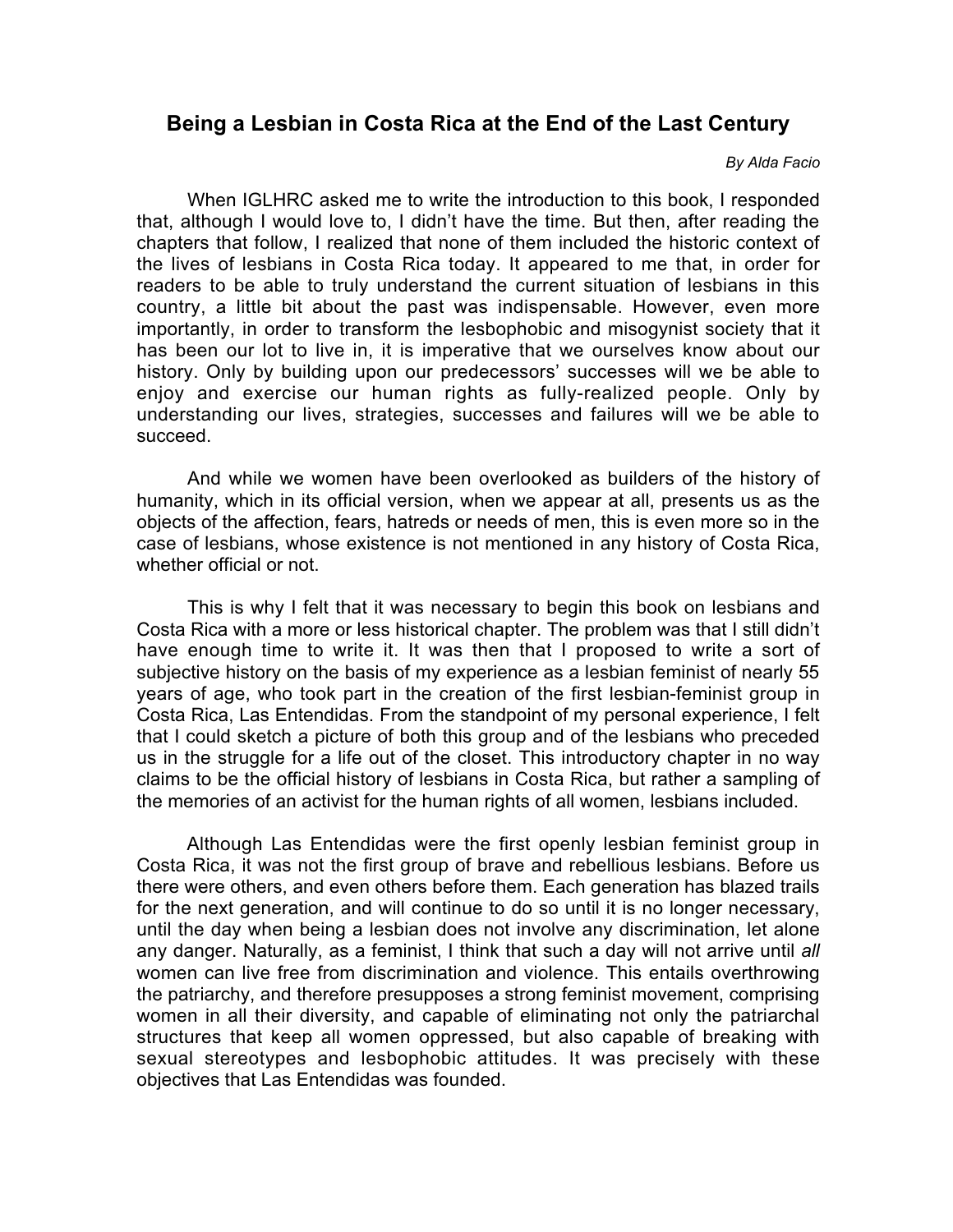However, before discussing Las Entendidas, I would like to mention the lesbians who preceded us by one or two decades. These are women who today are mostly between the ages of 60 and 70. I have met some of them in bars, others at women's parties, and others while I was directing a master's thesis some time ago, written by Ester Serrano. All of the women in this age group that were interviewed by her, and with whom I have spoken personally over the course of many years, generally have some knowledge of the existence of lesbians who preceded them, and recognize them as people who in some way were able to improve the lives of subsequent generations of lesbians. Although not all of them recognize these successes as the result of political work, they all acknowledge that the way in which their predecessors led their lives was a form of resistance against one of the strongest institutions of the patriarchy: obligatory heterosexuality. Of course, those who are not feminists do not use such terms, but it in my view, this is what they are saying in other words.

For example, a friend of mine, who is over 70, told me a few years ago that when she was an adolescent, she didn't even know about the existence of lesbianism or homosexuality, and therefore wasn't even aware that it was "sinful" or "degenerate" to have the feelings that she did towards women. Notwithstanding, when she told her mother about her feelings, they sent her to a psychiatric clinic in France to "cure" her. Although se was not "cured," she did learn how to lie about her <affections> and sexuality. She was married, had children, and also led a clandestine life for more than 30 years. Determined that other women not have to go through what she did, she urged her younger lovers to come out of the closet and not to accept pretending to be heterosexual.

In Ester's thesis, the women over the age of 50 that she interviewed recognized that lesbians older than themselves had to cope in an historical context of violent behavior towards them. Some of them noted that this forced them to confront this environment with strategies that currently are not understood as such.

Three of the women interviewed by Ester had the following to say about lesbians who today are between the ages of 60 and 70:

"*Many of them married men but continued being lesbians, they had to do so and live that double life, but despite everything, they pulled it off: they did everything they felt like doing." (Luz)*

*"Despite the fact that they married, many figured out how to have their lovers, and they had the strength to do so despite everything that could happen to them.The strength to fight for everything we love—that's what the generations older than my own passed on to us." (Agnes)*

*"In fact, they had the same problems we do, as my generation. They weren't accepted either. People would say: Ugh! Don't hang out with that one,*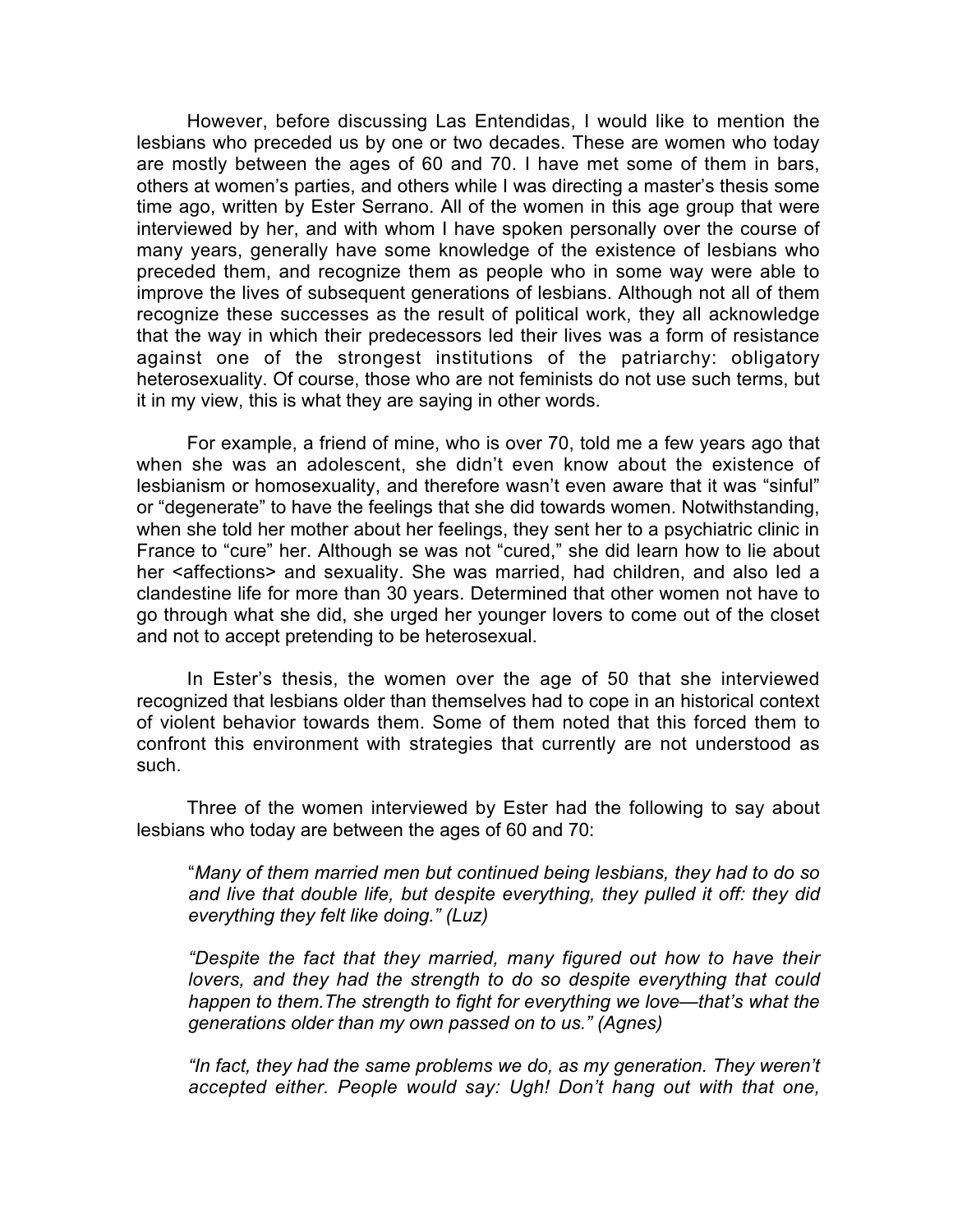*'cause she likes women, creepy, she's a dyke. It was* hardly *any different from our time." (Luz)*

*"Many of them—my friends—lived their lives and tried to enjoy them, but they never managed to overcome that sense of guilt. And when their partnership was over, they never went looking for another companion. I think the system swallowed them up. But they were brave women who fought hard, even at the expense of their well-being or their health." (Agnes)*

*"Many of them were never seen, they didn't let themselves be seen, it's as if they were invisible." (Isabel)<sup>1</sup>*

The latter quote reflects the perception that many Costa Rican lesbians have of their sisters over the age of 70. And, although Ester's thesis does not contain interviews with women in said age group, in some cases because none could be located, and in other cases because they did not wish to participate, Ester presumes that, in effect, the historical context in which they lived undermined their ability to recognize themselves as a group. In any case, what is certain is that there were no public places where lesbians could meet among themselves.

Nonetheless—according to Ester's thesis—despite the silence that surrounded said generation, and which made them invisible to the younger generations, there were small cracks through which filtered parts of their lives, their loves, and the sorrows arising from their sexual preference, as well as their resistance against the violence and discrimination they suffered. However, because these women are not directly included in Ester's thesis, the story of their lives, along with further analysis of their 'coping strategies, will need to be the subject of future research.

The contributions of said generation, together with their joys and loves, and the shunning, discrimination and violence they suffered, have not been documented. It is therefore imperative that those among us who are now between the ages of 40 and 60, who knew and loved these invisible predecessors, give testimony of their lives for the younger generations. It behooves us to recognize that they had an impact upon our lives, and improved conditions for us in many ways.

A lesbian whose current age is 55, and who was the lover of a woman who is now 71, recalls how this woman, who was never able to come out of the closet, helped her to recognize and respect herself as a lesbian:

 $\frac{1}{1}$  Quotations taken from the draft thesis by Ester Serrano for a Master's Degree in Women's Studies at the Universidad de Costa Rica, entitled De la Memoria Individual a la Historia Social, Grupos de Encuentro de las Mujeres Lesbianas (From Individual Memory to Social History, Lesbian Women's <Encounter Groups>), 2002, photocopied, p. 154.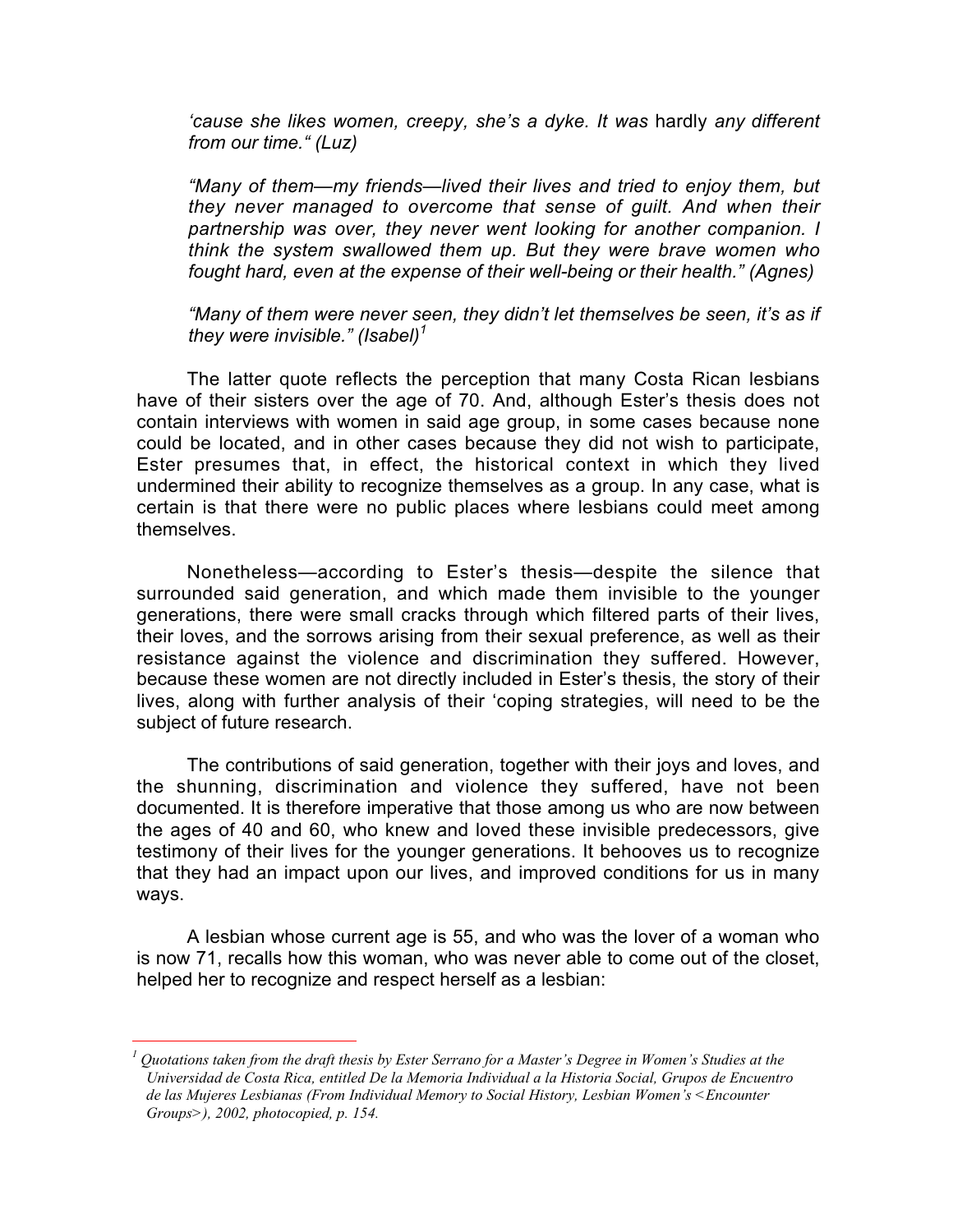*"Gloria was one of my mother's friends. Once a month, she would come to my house to play cards. I always liked her style and her sense of humor. Once, when I was about 17, I waited for her at the door and gave her a kiss. She wasn't surprised, nor did she say anything to me, but many years later, we realized that when there aren't any places to meet women like us, one develops a sort of radar, an antenna that tells you who is and who isn't a lesbian. You can imagine what came after that kiss. A few days later, we were lovers. It wasn't hard to be together, because, like I said, she was a friend of the family. I even went on vacations with her with my parents' blessing! What can I say? She taught me to be self-reliant. She made me understand that the double life she led wasn't for me, and she helped me to be who I am. She was adamant that I study and be financially independent. Of course, by then, things had changed: there were bars where I could meet others like myself, and there were The Buffalos."*

"The Buffalos" ("Los Búfalos") were a group of women who are now between the ages of 50 and 60. Ester was in fact able to interview them for her thesis. The following quotation from Ester's thesis is from Isabel, a woman who was very close with this group of lesbians who called themselves "The Buffalos":

*"They were very special women. Some had enough money, though that wasn't what made them stand out. They had cars, which gave them more power. Some had college degrees. They were professionals, or owned property or a bar, and they had a bunch of girlfriends, too. Everyone wanted to be their girlfriend. Being a Buffalo, was, as they would say nowadays, 'cool.' They had the most feminine little friends at their table; the most divine women in the world were with the Buffalos. They wore leather jackets, plaid shirts and jeans. They would sit and cross their legs with their boots up, and they drank hooch straight up. Their girlfriends were were totally feminine 'ladies' who you had to get chairs with no nails for because they might rip the silk dresses they were wearing—long dresses with super-feminine finery. They set the fashion for hairdos, make-up and jewelry. That contrast was marvelous: one group looked like grizzlies, butch and strong, and the other group was super-feminine. The Buffalos were like that."(Isabel)2*

The following quotation from Ester Serrano's thesis is an excellent example of what the lives of these women meant for the generations that followed:

*"The fact that I can write a poem that says how much I love a woman. To be able to say so without fear, I'm not scared anymore, nothing worries me—I owe that to them. Thanks to them, women today have nothing to fear. Today, we must venerate that struggle and make lesbianism better. They were intelligent, brave women, but most of all, they had Buffalo hearts, they had big Buffalo hearts" (Isabel).<sup>3</sup>*

2 Serrano, op. cit., p. 113.

 $3$  Ibid, p. 155.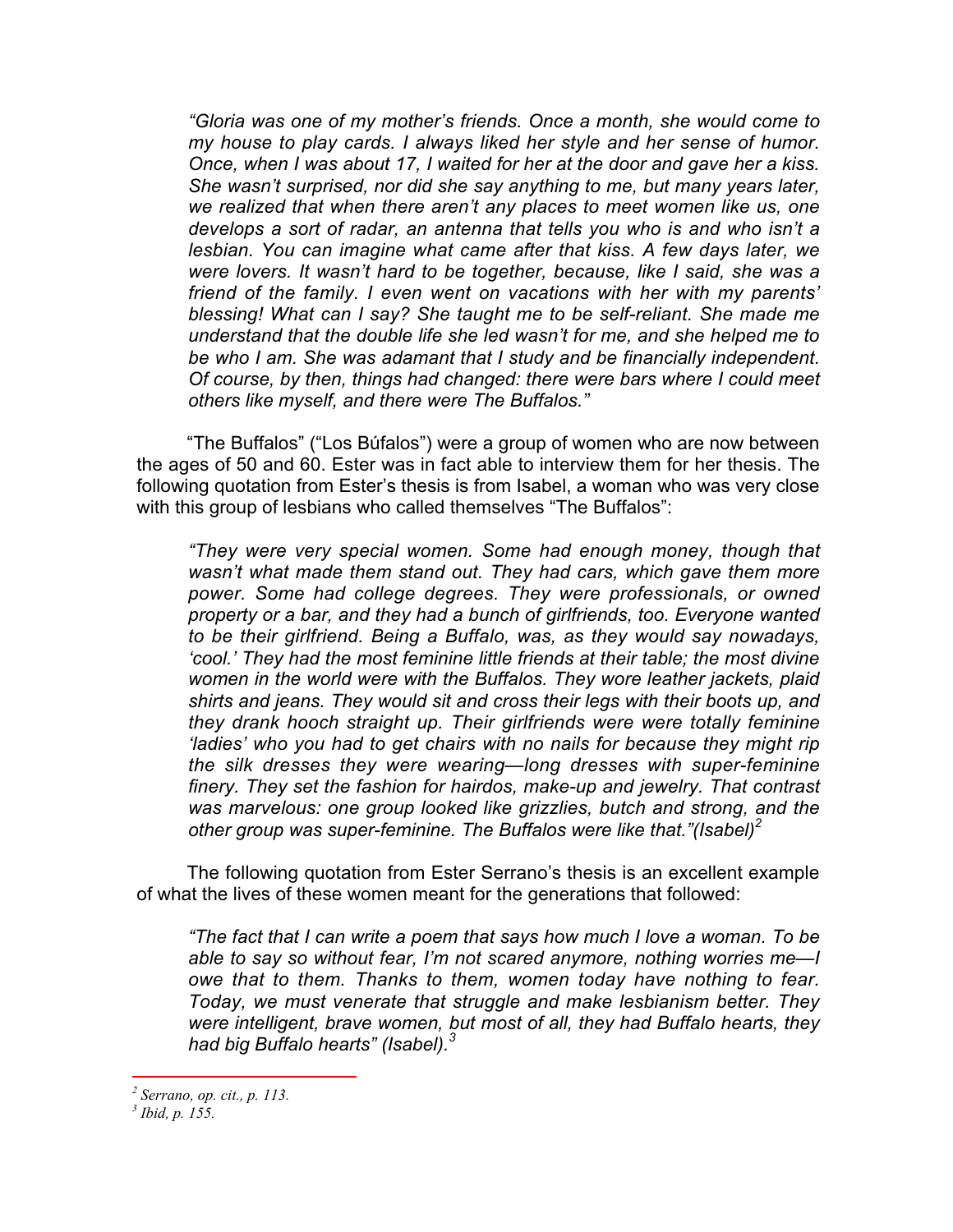Other quotations in Ester's thesis, from women who were Buffalos or close to them, give us an even better idea of what their unconventional lives meant for lesbianism in Costa Rica:

*"The hand we were dealt was to blaze a trail in this world. My generation started to break many taboos and we were the ones who managed to set up some places that became bars. That's why I think my generation passed on to the following ones courage, strength, but also the fact that we paved the way so that they can talk with their families more freely, something that many of us weren't able to do." (Agnes)<sup>4</sup>*

*"Losing the fear of saying it, of accepting it, of telling your parents, of having them accept and respect you being a lesbian. Because you are a human being—you just have different tastes. It's like you liking blue and me liking black. The rest is the same—a person has the same worth as such, the same feelings, that which hurts one hurts the other. A couple's break-up is like breaking up a marriage: it hurts us as much as it hurts them." (Luz)<sup>5</sup>*

*"People trusted us; if we were there, nothing bad would happen to them. They felt a sort of protection and strength that emanated from us. And that's why they dubbed us the Buffalos. I think it was on account of the strength not to be afraid, to be willing to confront anybody, including men." (Luz)6*

*"We, or at least I, felt that I had to defend those who didn't defend themselves. And I would step in, wherever I saw trouble, that's where I'd go. 'What's going on? Why are you treating her like that?' That's how I got my nose broken, by defending a partner of mine that the police were mistreating. I jumped them, just like that, without hesitation. The cop pulled out his club and whap! I figure my nose and mouth bled for who knows how many hours. But that <tough stuff?> was necessary to set a precedent. To tell the police and everybody else: 'You can't mistreat me, because I know how to defend myself.'" (Luz)<sup>7</sup>*

*"But they could also take a 'lady' by the hand and take her to the dance floor. They would put their arms around her waist and she would put her arms around her partner's neck, as if defining the female figure. Then the Buffalo would take her to the table and pull out her chair and sit her down first. And if a 'lady' had to go the bathroom, for example, all the Buffalos at her table would stand up, and the Buffalo who was with her would go with her and wait for her at the bathroom door, and then would bring her back on*

4 Ibid., p. 156.

 $<sup>5</sup>$  Ibid.</sup>

 $^6$  Ibid., p. 114.

 $^7$  Ibid., p. 115.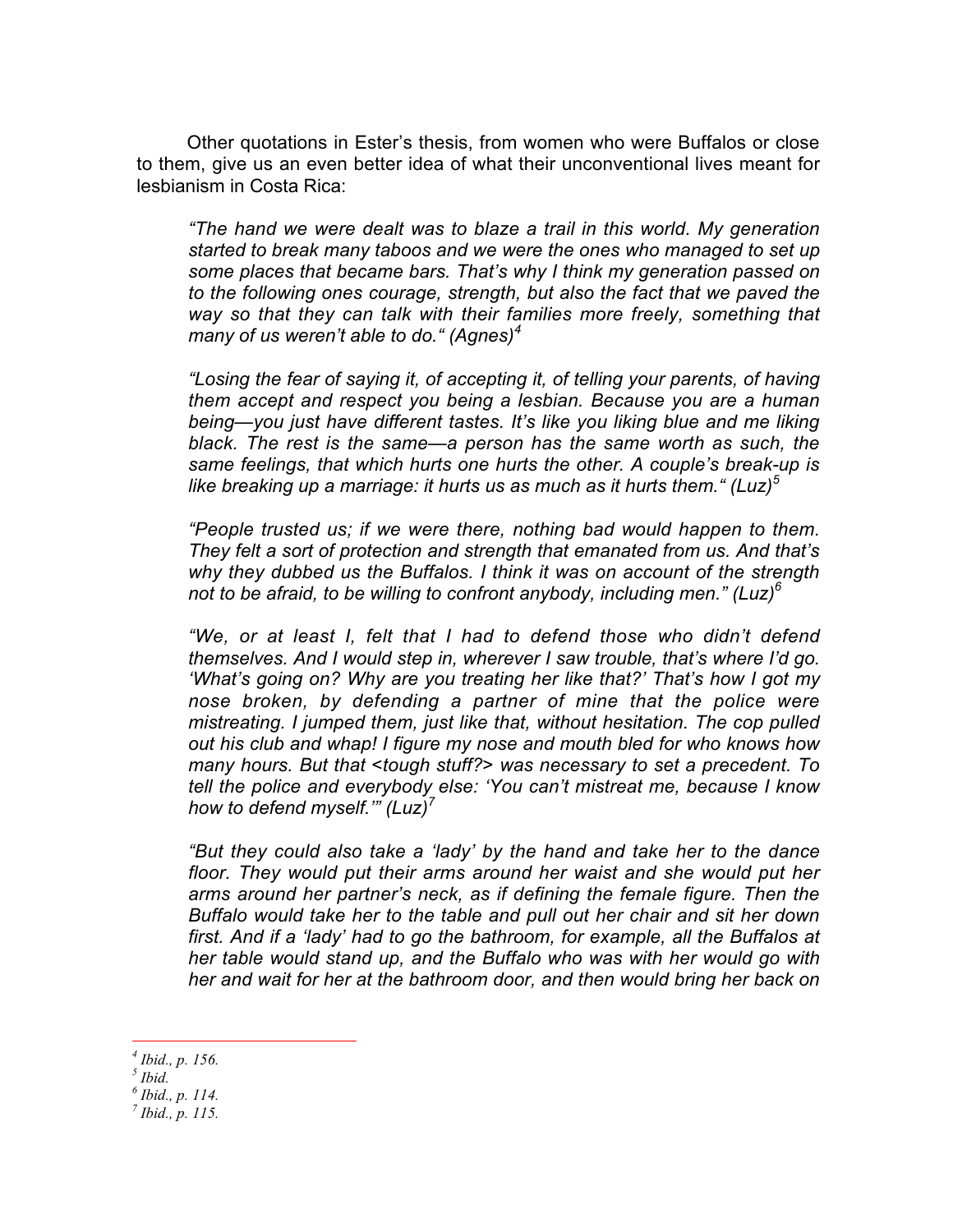*<her> arm, pull out her chair and sit her down. And the Buffalos wouldn't sit down until the 'lady' had." (Isabel)<sup>8</sup>*

Although later, in the 1980s, <lesbian feminists> criticized the dichotomy of the role-playing between the "buffalos" and the "ladies," there is no doubt that they blazed trails in Costa Rican society. I also believe that things couldn't have happened differently because, due to isolation, there were no other models, and no space in which to reflect upon them. Fortunately, even though the history of the Buffalos is not recorded in the history of their country, there is at least the thesis of Ester Serrano, which also includes younger lesbians' recollections of these women:

*"They passed on a lot of fortitude to us, to face 'our problem,' as people call it. They paved the way for us, and even though at that time it was much harder to maintain that stance, they maintained it." (Sofia)*

*"How can I put it... they were very strong women, who went out to the bars, who clashed with the police, who did things that no one had done before. For example, opening bars just for gays and lesbians. They were, or rather, they are very strong women; above all, they were women who were not afraid." (Marlen)*

*"There is something I believe is very valuable: they passed their lifeexperience down to me, their courage to continue ever forward and the courage to pave the way for us. They passed on to me the possibility of not having to live through the attacks that they had to put up with, because they confronted them for us... They passed history on to me, which is essential for living." (Camila)<sup>9</sup>*

This last quotation highlights the importance of recording history before it is lost, especially that of groups which have been discriminated against and marginalized. Having a history is indispensable in order to feel entitled to human rights, and to be a full-fledged citizen.

This is why I believe it is so important for us to remember how the 70s and 80s were for lesbians in Costa Rica. They were better times than those that preceded them in that there were public spaces where one could go to meet others like oneself. Still, going to a bar meant encountering the police, which in turn meant that the clandestine lives led by the majority of lesbians could be publicly exposed. In other words, women who went to bars were not only in fear of being assaulted by th<sup>10</sup>e police, which happened quite frequently, but also of losing their job or, even worse, of being rejected by their family.

8 Ibid.

 $^9$  Ibid., p. 158.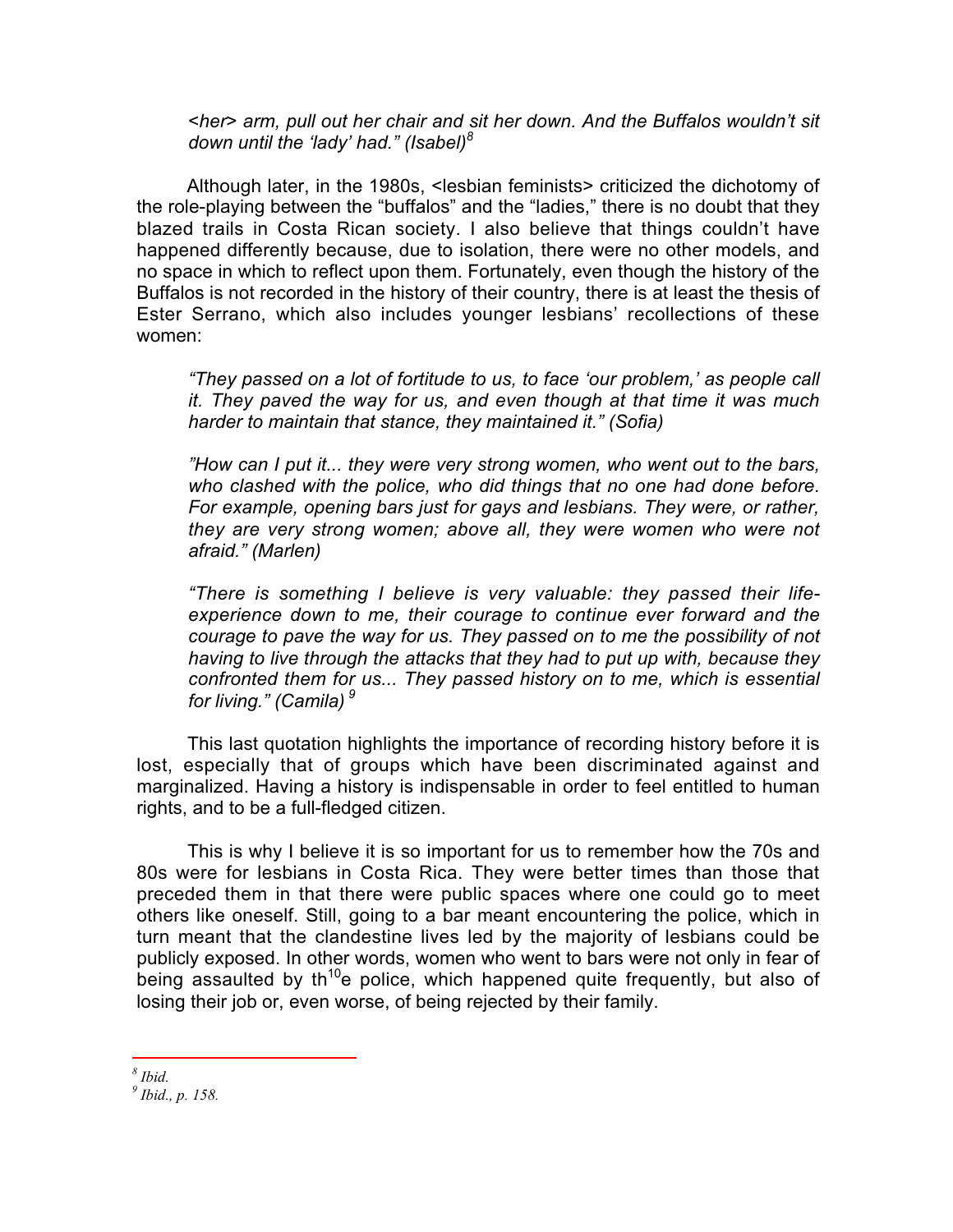I personally have met a number of lesbians who have lost their job because it was discovered that they had been in a gay bar. And even though the law did not include having a sexual preference other than heterosexuality among the grounds for dismissal, it did not occur to anyone to question such dismissals because the scandal would be even greater. One friend of mine nearly lost custody of her children, and another was nearly expelled from law school. So many others lost their family, their friends, and even themselves. A very close friend of mine decided to no longer speak to me so that she wouldn't have to face up to the fact that once she had been with me to a bar.

When I was in my third year of law school, two Costa Rican women were publicly married by the minister of a gay church who was passing through the area. At my law school, there was a whole movement to strip these women of their Costa Rican citizenship and expel them from the country. When I defended them, some classmates started to say that I should also be stripped of my citizenship, and that maybe I, too, was a dyke. The only comical moment of this otherwise unamusing episode was when one of my classmates, who wished to defend me, did so by exclaiming that he could vouch for my normal sexuality, and would go so far as to bet his right arm on it! And even though at the time I was not aware that I was a lesbian myself, you can imagine the fear felt by all of my gay and lesbian classmates.

Although there were bars in Costa Rica in the 70s and 80s where gays and lesbians could meet, going to them was dangerous. Notwithstanding, in some of these bars, various strategies had been devised for when the police arrived. I remember that in a bar called La Avispa, they would turn on the light on the dance floor. This meant you were either going to sit down or switch partners with a couple of gay men. This way, when the police came in, what they found were couples consisting of a man and a woman instead of same-sex couples. Even so, the police would haul off a few people who were at the bar, and if they resisted, they would club them. But despite all the danger that going to a bar entailed, many of us kept on going because it felt so nice being in a space where heterosexuality was not the norm, where people enoyed themselves, where you could meet attractive people, and, moreover, where we felt that we had a right to do so.

However, by the end of 1986, by which time I was already a lesbian, we were tired of the fact that the only spaces where we could be out lesbians and meet other lesbians were the bars. As much as we enjoyed them, the bars had a negative and violent side to them, and they did not foster political activism. Because of this, a few of us lesbians, who belonged to a feminist group called Ventana, started to think about the idea of forming a lesbian feminists' group. We wanted a space where we could work on the topics that were not relevant to our heterosexual members, or that were not perceived by them as being of interest for the group as a whole. These included topics such as internalized lesbophobia, obligatory heterosexuality, motherhood issues faced by lesbians, sexuality, etc. Still, despite the fact that we wanted a separate group, we recognized that being in a feminist support group had raised our awareness of the discrimination that all women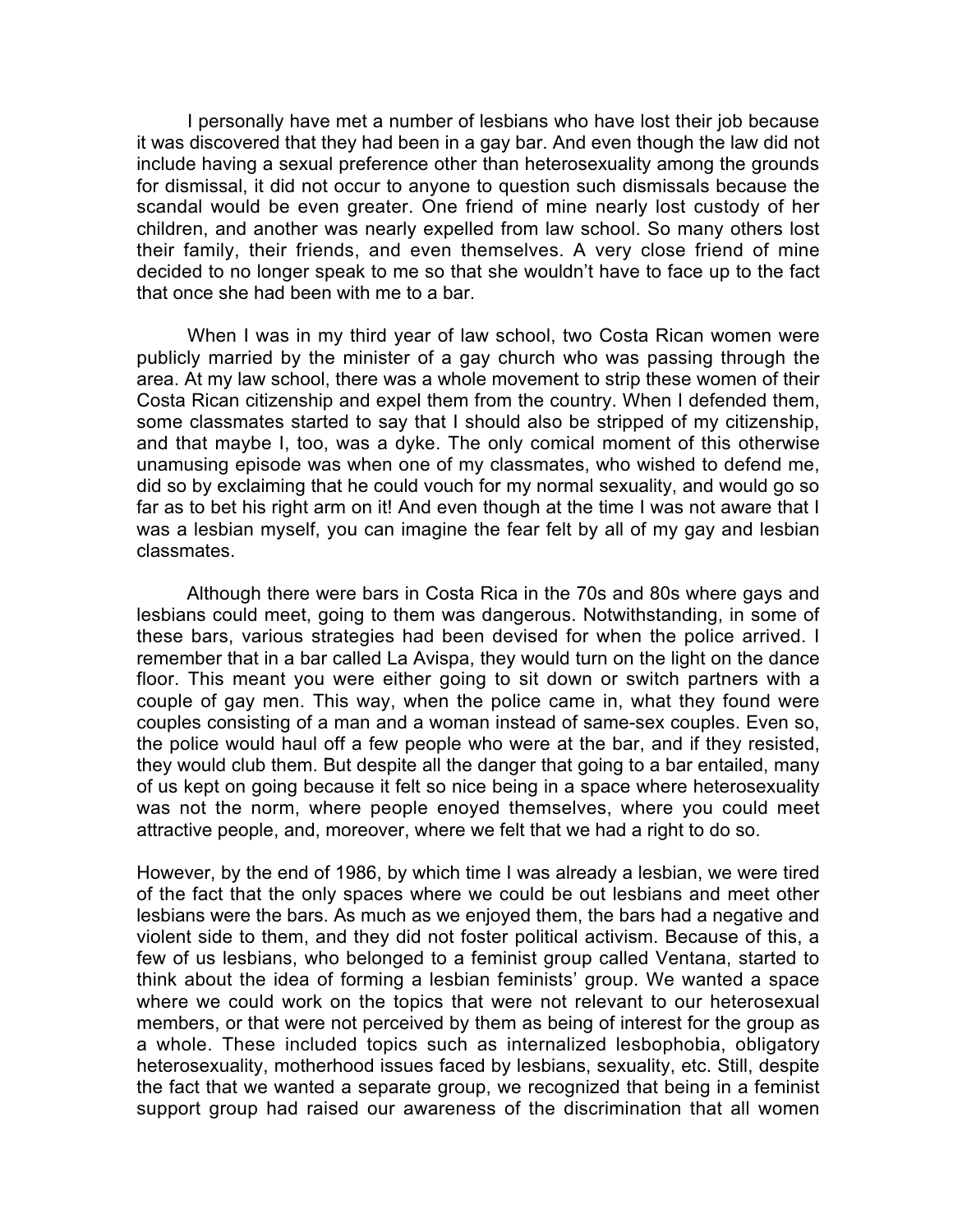suffer from, and the importance of overthrowing the patriarchy. We wanted to remain within Ventana, however we also wanted a space of our own.

With the idea of forming this new group, a few of us spoke with lesbians who were not feminists, or who were not in any feminist groups that were already considering the same possibility. It was difficult, because those who were not feminists did not want a lesbian feminists' group. They said they wanted a lesbian group, period. Others of us did not want to be in a lesbian group without a feminist ideology. For the lesbian feminists among us, it didn't make sense to create a lesbian group that was not part of the feminist movement, because we understood that, as women, we suffered from discrimination not only as lesbians, but above all on account of being females. Moreover, we understood that the discrimination against us as lesbians owed its existence to the patriarchal institution of obligatory heterosexuality, and that said institution could only be adequately understood by way of feminist theory.

Without having completely resolved the dilemma over whether to create a lesbian group or a feminist lesbian group, at the beginning of 1987 the first lesbian  $\bar{\rm f}$ eminists' group in Costa Rica, called "Las Entendidas ̇̃," was founded. We spent a large part of that year discussing whether the group should be feminist or not. However, following the 1<sup>st</sup> Feminist Lesbian Meeting of Latin America and the Caribbean, held in Mexico just prior to the  $4<sup>th</sup>$  Feminist Meeting in October 1987, things changed. The members of Las Entendidas who attended, and who were not yet convinced of the importance of lesbians' accepting themselves as feminists, were transformed into radical feminists. From then on, there was no longer any debate about whether we were a feminist group in addition to being a lesbian group: all of us were convinced that radical lesbian feminism was our ideology.

However, prior to this conversion, we had already decided that Las Entendidas would be a support group through which our political and erotic relationships with other women could be discussed and even promoted. But by the end of 1987, we realized that we also wanted to strengthen ourselves so as to be able to bring the message of lesbian feminism to other lesbians, as well as to heterosexual feminists. I remember that I wrote my first article on radical lesbian feminism in the form of a letter for Las Entendidas. Later, I wrote a series of such letters, which are part of my thoughts as a feminist. In said first letter, I explained what radical lesbian feminism was, as I understood it at that time:

*"Both lesbianism and feminism revolve around love and support among women. Both have to do with gaining awareness, with the creation/discovery of women's being/actions and the struggle against the patriarchal institutions that underpin and maintain the supremacy of men. Understanding the relationship that exists between lesbianism and feminism is vital in order to build on experiences that will end the oppression of all women, and of many*

\* Which roughly translates as "Those (Women) In The Know."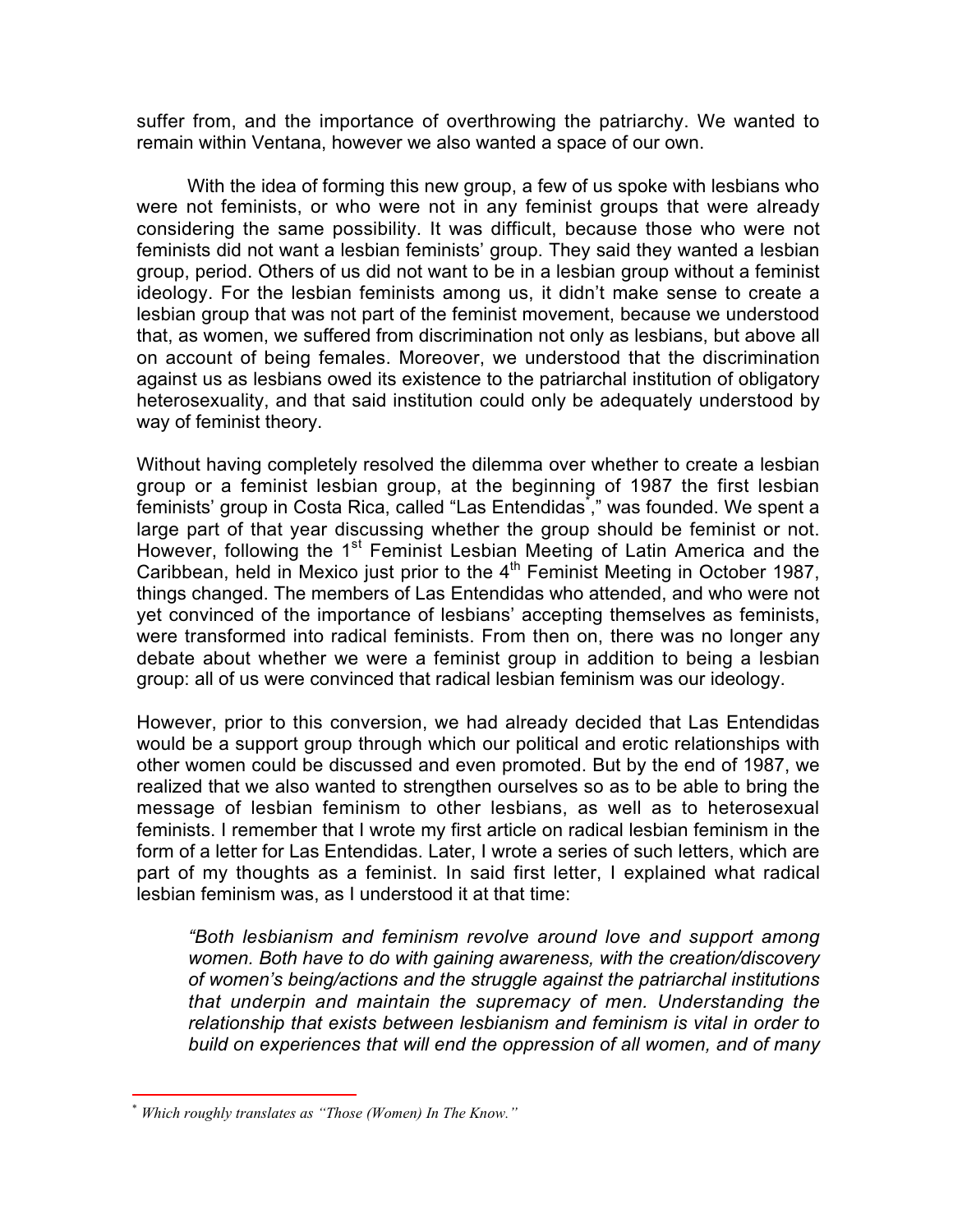## *men. The experience that combines the life experiences/awareness of these two forms of women's being/actions is called radical lesbian feminism."<sup>11</sup>*

We, Las Entendidas, declared ourselves to be radical feminist lesbians. We would meet once per week at the home of one of our members. Specifically, we would meet at the homes of those members who could have 10 or 15 lesbians in the living room talking about their lives, which was not the case of everyone. At these meetings, we realized what a great need we had to talk, as well as to provide one another affection, sisterhood and support in times of crisis. Little by little we came to discover our style: we would read articles that we brought, or the letters that I would write to the group; we would talk about our private lives and our various doubts; we would laugh a lot.

But it was not all fun and laughter. As Paquita Cruz explains, in an article she wrote on Las Entendidas, "The group soon discovered that the first battle we had to wage was within our own group, and that we had to fight it on three fronts: against our low self-esteem, which we had acquired from a society that rejected us; against our own homophobia—disrespect towards our way of being, which we had internalized throughout our entire lives; and against our passivity, which made us tolerate the discrimination that we suffered in every area. $12$ 

In addition, we soon discovered that many of us had been sexually abused as children. We decided to form a support group, facilitated by one of our members who is a doctor, and who specialized in this area. This group remained a part of Las Entendidas, but we also met separately on a different day so we could talk amongst our ourselves.

We also realized that many of our members did not have much knowledge of feminist theory, and we therefore decided to start another group, open to any woman who wished to attend, in order to read and discuss articles on feminism, especially radical lesbian feminism. This group was different from Las Entendidas in that it was open to non-members, whereas "Las Enten" (as we affectionately dubbed ourselves) was members-only. Although some people criticized us for being members-only, I still believe that it was necessary for it to be so, because otherwise we would not have been able to talk so openly about our doubts and fears. As it happened, several women who came to the reading group asked us, the recognized members of Las Entendidas, to allow them to join us. Several of our members joined in this way, particularly the youngest members, who did not have access to the bars.

On the topic of bars, one of the strategies we implemented to reach out to more lesbians and raise our lesbian self-esteem was to have women's-only nights at a gay bar owned by one of our members. We decided to do this within a short

 $11$  Alda Facio, "Queridas Entendidas" (Dear Entendidas), Letter No. 1, unpublished, 1987.

 $12$  Paquita Cruz, "The Lesbian Feminist Group Las Entendidas," in The Costa Rican Women's Movement, edited by Ilse Leitinger, University of Pittsburg Press, 1997, p. 148.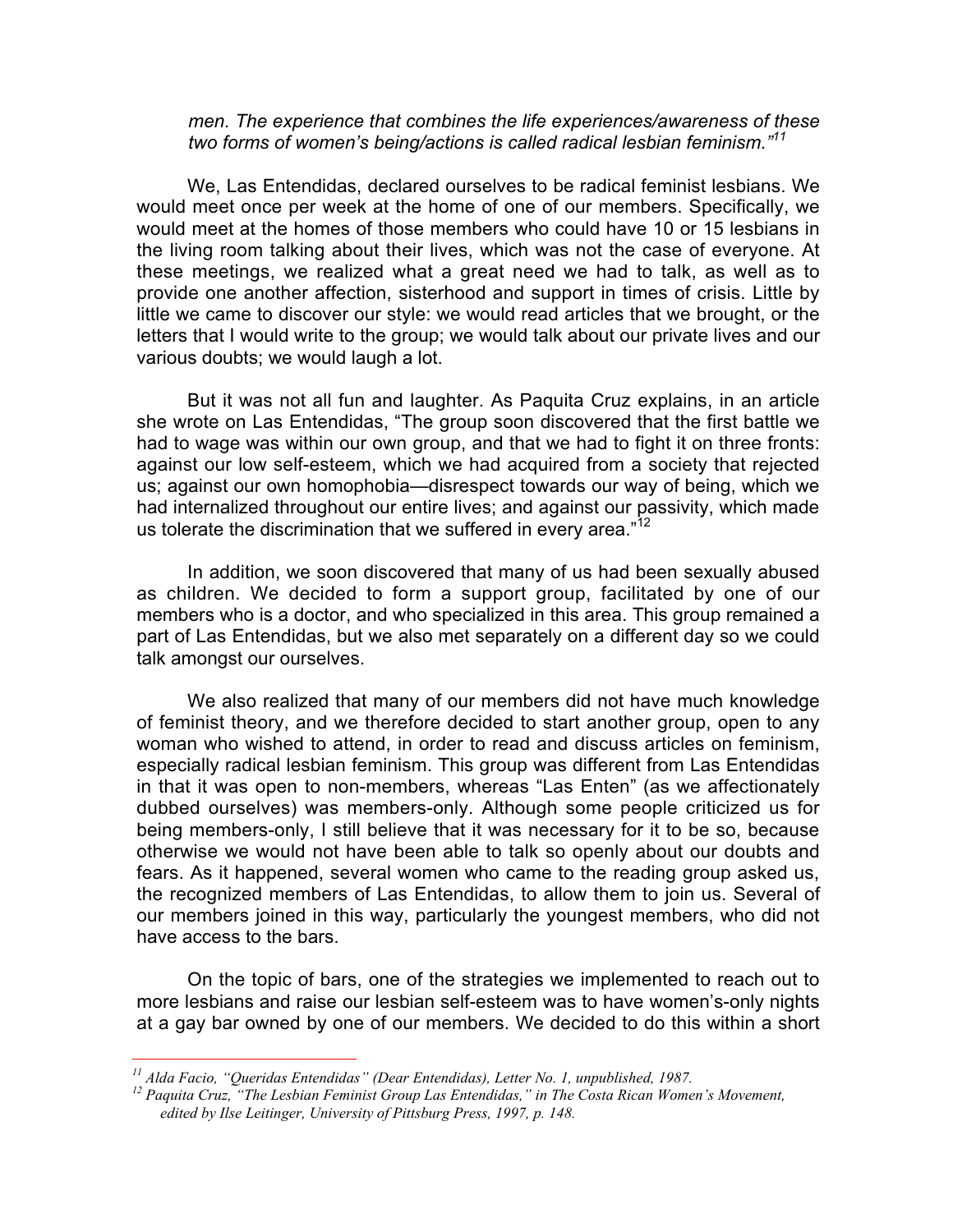while of when we began to meet as a closed group. By dint of talking so much among ourselves, we realized that we could not be solely a support group, and that we needed a form of outreach to the lesbian community.

So it was that La Avispa, which at that time was a tiny bar for gays and lesbians, began to hold a lesbian feminist night once per month. During these women-only nights, we would give talks on radical lesbian feminism, but we would also perform funny little sketches, hold lesbian poetry recitals, or make up lesbian songs, which we would sing on the La Avispa dance floor.

I remember that I was the first to give a talk at these women's nights. La Avispa was packed, and I thought I was going to die of nervousness. I had never spoken before in public about lesbianism, let alone as a lesbian in front of so many lesbians! I started to talk and nobody listened to me. These women had not come to a bar to learn about obligatory heterosexuality. I kept on talking and talking, and little by little they began to quiet down and listen to me. Not all of them, of course, but many of them did start to pay attention. When I finished, I felt like the biggest and bravest person in the world, my small size notwithstanding. What was my surprise when a truly big woman, dressed "Buffalo"-style, hoisted me up by the collar to hit me, apparently because she didn't enjoy my talk. She was furious, and kept repeating that I had ruined her evening. Luckily, a bunch of other women came to my aid, and in this way I met a few lesbians who otherwise would have never been a part of my life.

After these initial talks, during which few women paid attention to us, the women's nights became quite a draw. Not only did women come to be among other lesbians and meet new people, dance and be happy, but also to hear Las Entendidas and participate in our soirées. And, of course, we stopped using the light to signal the arrival of the police, because we decided we would keep on dancing, even with the police watching us. As it turned out, the police couldn't do anything, because it wasn't against the law for same-sex couples to dance together.

I believe that the generosity of Ana, the owner of La Avispa, was invaluable in strengthening Las Entendidas. Without her, I am convinced that the group would not have had the reach that it did. I feel it is important to emphasize this, because I think that life has rewarded her for her solidarity. Today La Avispa is perhaps the largest and most important gay and lesbian bar in Costa Rica, and perhaps in all of Central America. I believe that Ana deserves a monument, or at least recognition for everything she has done for Costa Rican lesbians. And not only for lesbians, since she has also supported many feminist projects, including the  $9<sup>th</sup>$ Feminist Meeting of Latin America and the Caribbean held here in Costa Rica in December 2002.

But to return to the topic of Las Entendidas, in 1989 we decided to publish a quarterly bulletin, also called "Las Entendidas." In this bulletin we published information on the feminist movement in Costa Rica and abroad, we reproduced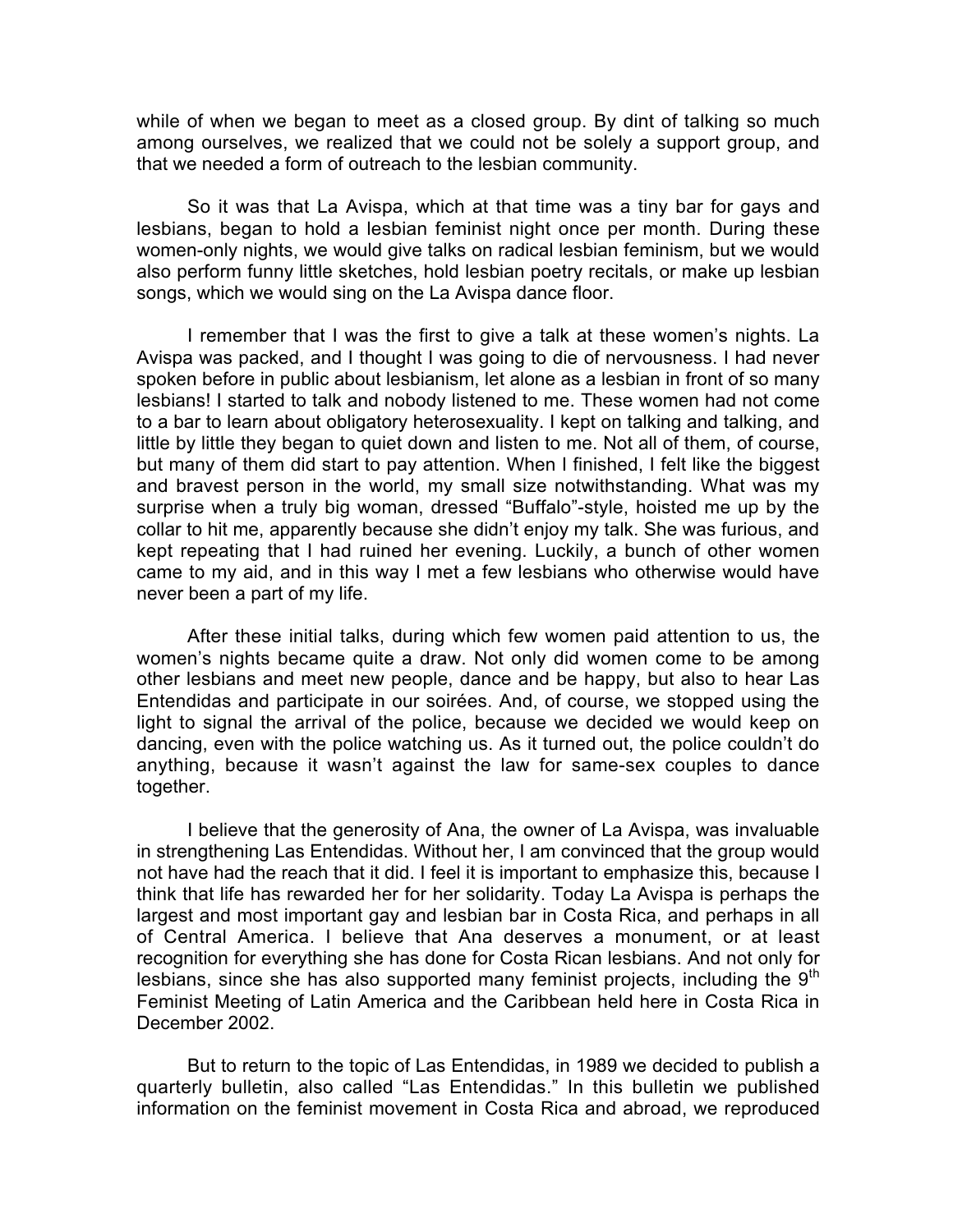lesbian texts, and we offered a forum for Costa Rican lesbians to express their opinions. There were also lesbian crossword puzzles and a lesbian dictionary, as well as other games. The bulletin continued coming out on a quarterly basis until the group dissolved in 1991.

More or less around 1989, another group of feminist lesbians, called "Las Humanas" ("The Humans") was founded. On average they were younger than most of us, and very creative. They soon began to lend us their support at the women's nights at La Avispa. And, shortly thereafter, many people started referring to them as the daughters of Las Entendidas, because they were also feminists. I remember that they were very playful, and I loved to go to their meetings, to which I was invited on a few occasions in order to speak to them about gender theory and the human rights of women.

On one or two occasions, we organized a meeting between Las Entendidas and Las Humanas at a villa outside of San José. We had a marvelous time talking, practicing yoga, swimming, playing and telling stories. And, more than anything else, laughing our heads off. These girls, who are now women in their forties, had a real gift for anything playful, and have a really great sense of humor. I greatly enjoyed those moments spent with them. However, this group did not stay together very long, and I believe it didn't last any longer than two years. According to a few of its members, the breakup occurred because they couldn't agree on what their main objective should be. Some of them wanted only to be a support group, while others wanted to do outreach. It really is a shame that they weren't able to stay together as a support group since, despite the bad reputation that such groups have nowadays, I feel that they are very important and that they do have a political impact—perhaps not directly, but by strengthening their members.

In the case of Las Entendidas, we were fortunate in that we *were* able to agree on being both a support group and a group that did outreach to the lesbian community. However, in 1990, we made the mistake of organizing the  $2<sup>nd</sup>$  Feminist Lesbian Meeting of Latin America and the Caribbean. And I use the term "mistake" in the sense that, not only was the meeting difficult for the group to organize, since many of our members did not agree that we should do it at all, but then on top of everything else there was the government, the Church, and society in general.

Ester Serrano, in her article, "A History of Lesbian Organizations in Costa Rica," describes the climate running up to said Meeting:

*The attack campaign began well before the women met: the newspapers started alerting people about the lesbian meeting. The Catholic Church proclaimed that it was against the Meeting, and Archbishop Román Arrieta declared that "Costa Rica has always been characterized by its*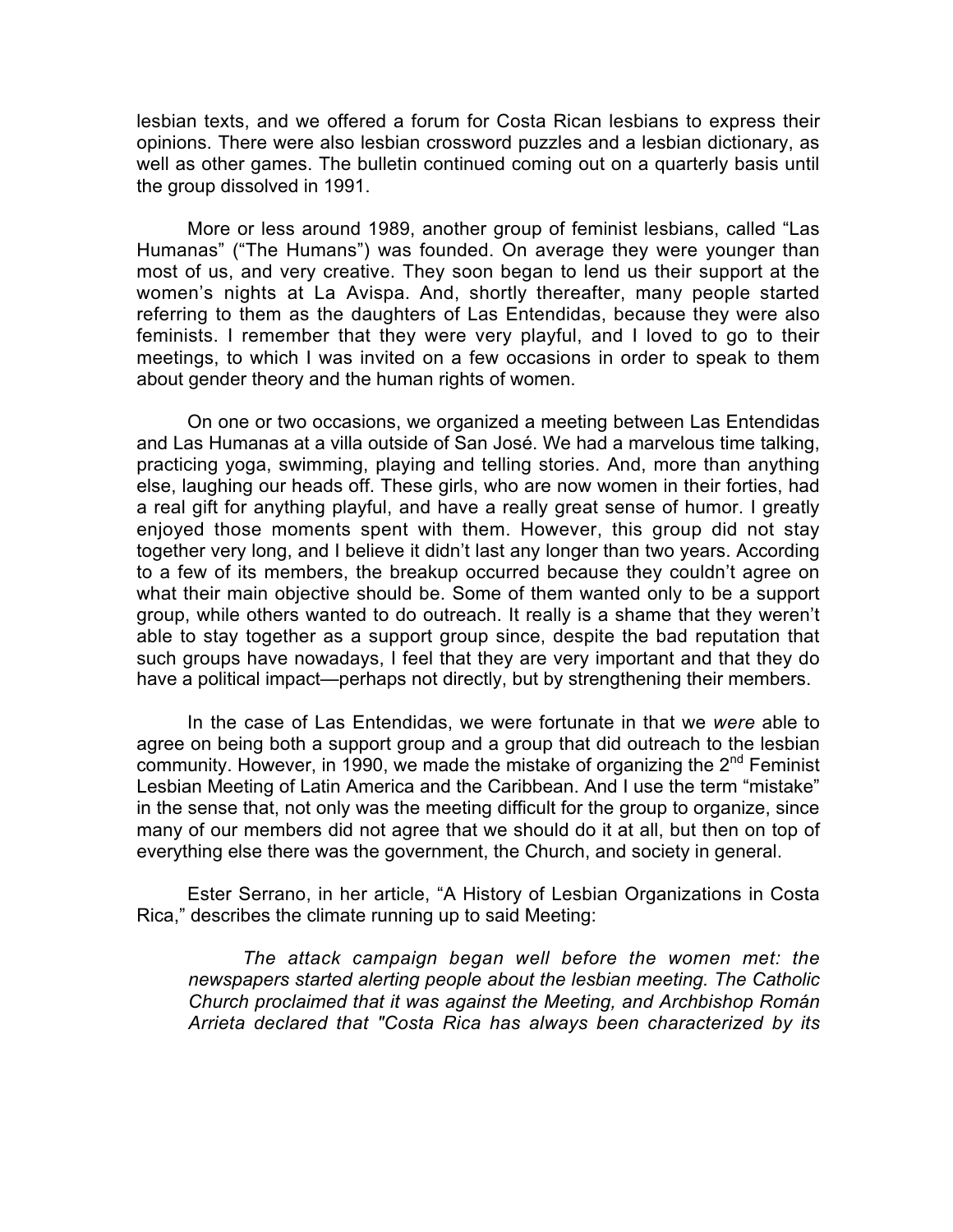*human and spiritual values, and a meeting of this kind is a stain on the country's honor."13*

*For its part, the Costa Rican government, by way of the Minister of Government, Antonio Alvarez Desanti, stated that he would endeavor to ban the meeting, arguing that it "goes against the natural and healthy customs that prevail in Costa Rica… we cannot agree to this if the participants engage in conduct that offends the upbringing and religious principles that we have fought for, and that we want to pass on to our children."<sup>14</sup>*

*The arguments against the meeting were based on patriarchal religious morals and the belief that heterosexuality is the only normal and healthy behavior for all men and women. The written press systematically used a strategy whereby they compared lesbians to drug addicts, racketeers and drug dealers, to wit: "Costa Rica cannot become a host to these types of visits, which can only harm our youth and provide them a bad example. We cannot turn our country into a garbage dump, where racketeers, drug addicts and dealers, and now lesbians wish turn this land [sic] into their perfect refuge."15*

Although these attacks were not able to prevent the Meeting from being held, it did give rise to a polemic among the members of the group that organized it. Some of them decided not to attend the meeting, although they did take part in some activities 'from the outside'."

The follow-up meeting proved to be fatal for the group. Due to attacks perpetrated during the meeting by a large group of men, who somehow discovered where the exact location of the meeting was, the group was never able to completely recover. For a year following said meeting, we made efforts to restore confidence in the group, but fear had dug its claws deep into every one of our hearts.

The day that we decided to break up Las Entendidas was very painful to me, since I had learned and grown so much with this group. But there was no way to go on—perhaps because the group had already accomplished its mission. In any case, after Las Entendidas, I distanced myself from lesbian feminist activism in Costa Rica. Since then, I have been absorbed in my work on behalf of the international movement for the human rights of women. Now I practice lesbian activism in a different way: namely, by being openly lesbian, and by not allowing

 $^{13}$ Las Entendidas, Memoria de un Encuentro Inolvidable (<Memory of? Report on?> an Unforgettable Meeting),  $\langle 2^{nd}$  Lesbian Feminist Meeting of Latin America and the Caribbean>, April 1990. San José,

Costa Rica, p. 7.<br><sup>14</sup> "Procuran impedir reunión de lesbianas" (Attempts made to prevent lesbian meeting), La Nación, April<br>11, 1990, p. 7A.

<sup>&</sup>lt;sup>15</sup> "¡**Exijimos respeto para la mujer!" (We demand respect for women!),** Movimiento Costa Rica Libre (Free Costa Rica Movement) La Nación, April 11, 1990.